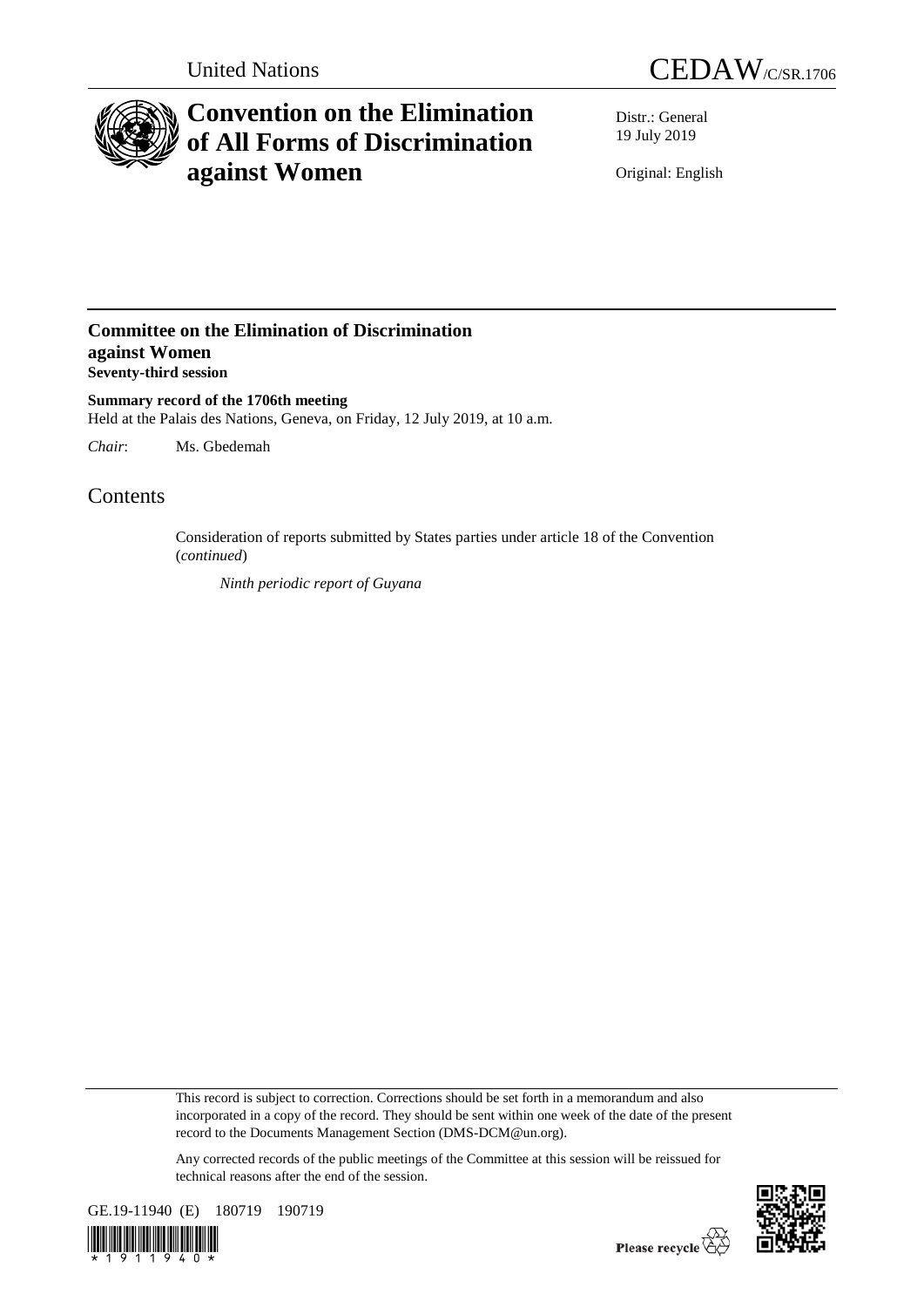*The meeting was called to order at 10.05 a.m.*

**Consideration of reports submitted by States parties under article 18 of the Convention** (*continued*)

*Ninth periodic report of Guyana* [\(CEDAW/C/GUY/9;](http://undocs.org/en/CEDAW/C/GUY/9) [CEDAW/C/GUY/Q/9](http://undocs.org/en/CEDAW/C/GUY/Q/9) and [CEDAW/C/GUY/Q/9/Add.1\)](http://undocs.org/en/CEDAW/C/GUY/Q/9/Add.1)

1. *At the invitation of the Chair, the delegation of Guyana took places at the Committee table.* 

2. **Ms.** Amna **Ally** (Guyana), introducing her country's ninth periodic report [\(CEDAW/C/GUY/9\)](http://undocs.org/en/CEDAW/C/GUY/9), said that since ratifying the Convention in 1980, Guyana had made good progress on gender equality and the empowerment of women, despite facing the financial and institutional constraints of a small upper-middle-income country. The Government remained committed to implementing the Convention and to upholding the human rights and dignity of all persons in their diversity. It attached great importance to the Committee's recommendations and concluding observations, which had guided the design, formulation and implementation of regulatory frameworks and public policies that advanced the agenda for the rights of women and girls and underpinned efforts to guarantee their rights.

3. Equality and non-discrimination were enshrined in the Constitution and the Government recognized its responsibility to prevent discrimination based on sexual orientation and gender identity. For that purpose, the Government had reformed and implemented several pieces of legislation that were consistent with the purpose of the Convention, while the Ministry of Social Protection maintained an active dialogue with stakeholders and worked to fill gaps in the law. The Government also recognized the need to strengthen the four rights commissions, respectively dealing with women and gender equality, the rights of the child, indigenous peoples and ethnic relations, and it planned to review the adequacy of their mandates and resources in view of the results achieved. The structure of the Human Rights Commission would also be revisited, with a view to strengthening its independence and powers. The National Gender Equality and Social Inclusion Policy would guide institutions so that all of their practices, policies and programmes incorporated a gender perspective.

4. Guyana had been selected as one of six Caribbean beneficiary countries of the Spotlight Initiative to eliminate violence against women and girls. In that framework, a country programme document was being formulated with the assistance of the European Union, United Nations agencies and other stakeholders and was expected to be finalized and approved in November 2019. Actions would be geared towards enhancing prevention strategies and strengthening multisectoral responses to violence against women and girls. The Government believed that every individual had an inherent human right to live free from violence, abuse and discrimination. It condemned the recent attack on a leading LGBTQ rights activist, which had no place in Guyanese society. The Guyana Police Force had been working with Society against Sexual Orientation Discrimination – the leading organization representing lesbian, gay, bisexual and transgender persons in the country – and had initiated a number of measures to train police officers on how to respond professionally to complaints from members of the LGTB community.

5. With regard to women in politics, the Representation of the People Act stipulated that one third of candidates for national and local elections must be women. Women comprised 40 per cent of the Cabinet and sat as elected members on the executive of all major political parties. During the period 2011–2015, women had accounted for 33 per cent of seats in the National Assembly, and since then, their share had increased to 36 per cent.

6. The Ministry of Social Protection had implemented numerous initiatives to tackle the continuing challenge posed by gender-based violence, including by commissioning a study on its prevalence, drivers and associated factors and by conducting a survey of women's health and life experiences. In 2017, Guyana had been the first country in the Caribbean to establish a specialized sexual offences court, and it had set up a second such court in May 2019. The two courts covered the two regions that were home to the bulk of the population and were operating with a conviction rate of about 50 per cent. They applied the Model Guidelines for Sexual Offence Cases in the Caribbean Region, which had been developed on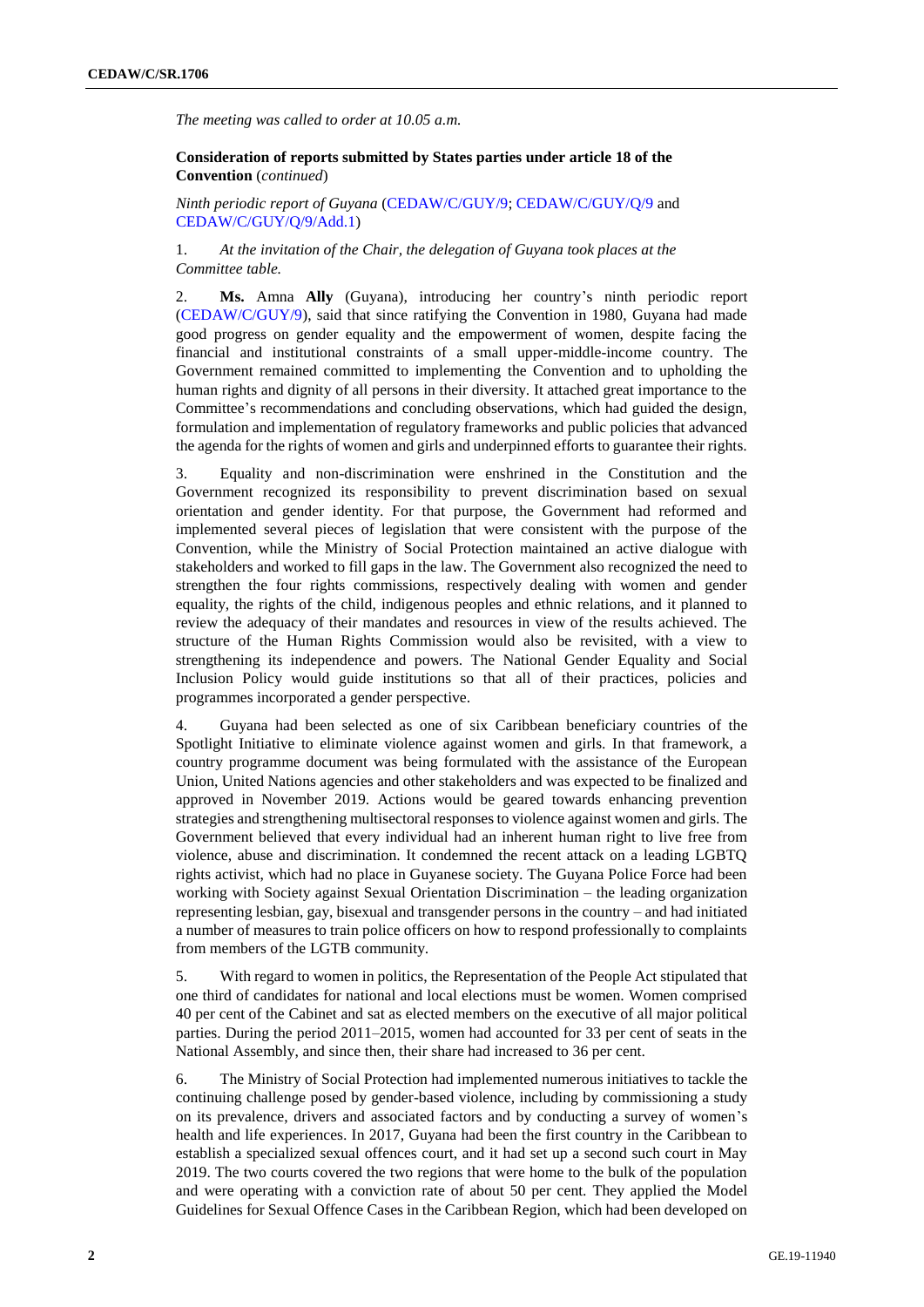the basis of international best practice. The Government had two shelters for survivors of domestic violence, it also subsidized a privately operated shelter in the Demerara-Mahaica region, and it had taken steps to establish more shelters throughout the country. A national action plan on domestic and sexual violence, focusing on the protection of victims, the prevention of gender-based, sexual and domestic violence, the prosecution of offenders and the rehabilitation of victims, had been finalized and was pending approval. The Government was working with the United Nations Population Fund to identify the essential services that various sectors should provide for the survivors of gender-based violence.

7. Guyana continued to fight the scourge of trafficking through numerous programmes and policies. For three consecutive years, it had maintained its Tier 1 ranking in the Trafficking in Persons Report published by the United States Department of State. The Government had increased funding for victim assistance and consequently was identifying and assisting more victims of trafficking. The National Plan of Action for the Prevention and Response to Trafficking in Persons 2019–2020 had been adopted in June 2019.

8. The Government continued to prioritize initiatives to achieve universal access to sexual and reproductive health, in accordance with the Sustainable Development Goals. It strove to ensure that investment in public health was geared towards improving service delivery. In education, the Government invested in initiatives to encourage girls' and women's participation in science, technology, engineering and mathematics. The Ministry of Education sought to reduce the dropout rate through various policies and measures, in particular with the aim of preventing teenage pregnancy and reintegrating adolescent mothers into the school system. Given that a situation analysis by the United Nations Children's Fund had revealed that the hinterland accounted for the highest rate of teenage pregnancy, the Ministry of Public Health and its partners had developed a project which aimed to reduce teenage pregnancy in hinterland regions by 10 per cent by 2022. In addition, the Cabinet had approved a new sexual and reproductive health policy that focused on reducing barriers and improving access to health services for priority population groups. The Gender Affairs Bureau, the Child Care and Protection Agency, the Sexual Offences and Domestic Violence Policy Unit and non-governmental organizations (NGOs) held regular seminars and workshops to address negative customs and traditional practices in rural and hinterland areas.

9. Major oil discoveries and the attendant likelihood of increased production had led some analysts to predict that Guyana would soon become one of the world's fastest-growing economies. Such rapid growth would undoubtedly have a positive impact on the Government's capacity to expand its programmes, in keeping with its continuing commitment to the advancement of gender equality and the empowerment of women and girls.

#### *Articles 1 to 6*

10. **Ms. Reddock** said that, while Guyana was to be congratulated on having ratified a number of international instruments since the submission of its previous report, the signing and ratification of conventions were worthless without robust systems of implementation and access to justice. She welcomed the increase in the number of female magistrates, which carried the potential for a similar increase in the proportion of women judges. The establishment of the sexual offences courts was also a positive development. In that regard, she was interested to know whether the courts had audiovisual facilities which might allow for better access for persons with disabilities, including women and girls. To what extent did indigenous women in the hinterland have access to justice through mobile courts, time set aside in regional magistrates' courts or other arrangements? She was also interested to know whether the State party planned to strengthen the capacity of judges to rule on gender issues, for example by partnering with the Institute for Gender Studies of the University of Guyana to systematically provide gender education programmes for judicial officers. The delegation might also provide an update on the status of amendments to the Sexual Offences Act. Recognizing that legal aid clinics were particularly important for women, she asked whether the Government planned to expand such services to ensure access to justice for all women, particularly those who lived in regions that did not have such clinics.

11. The Committee was concerned that Guyana did not yet have an adequate legal mechanism that recognized the collective ownership of land, which had economic and gender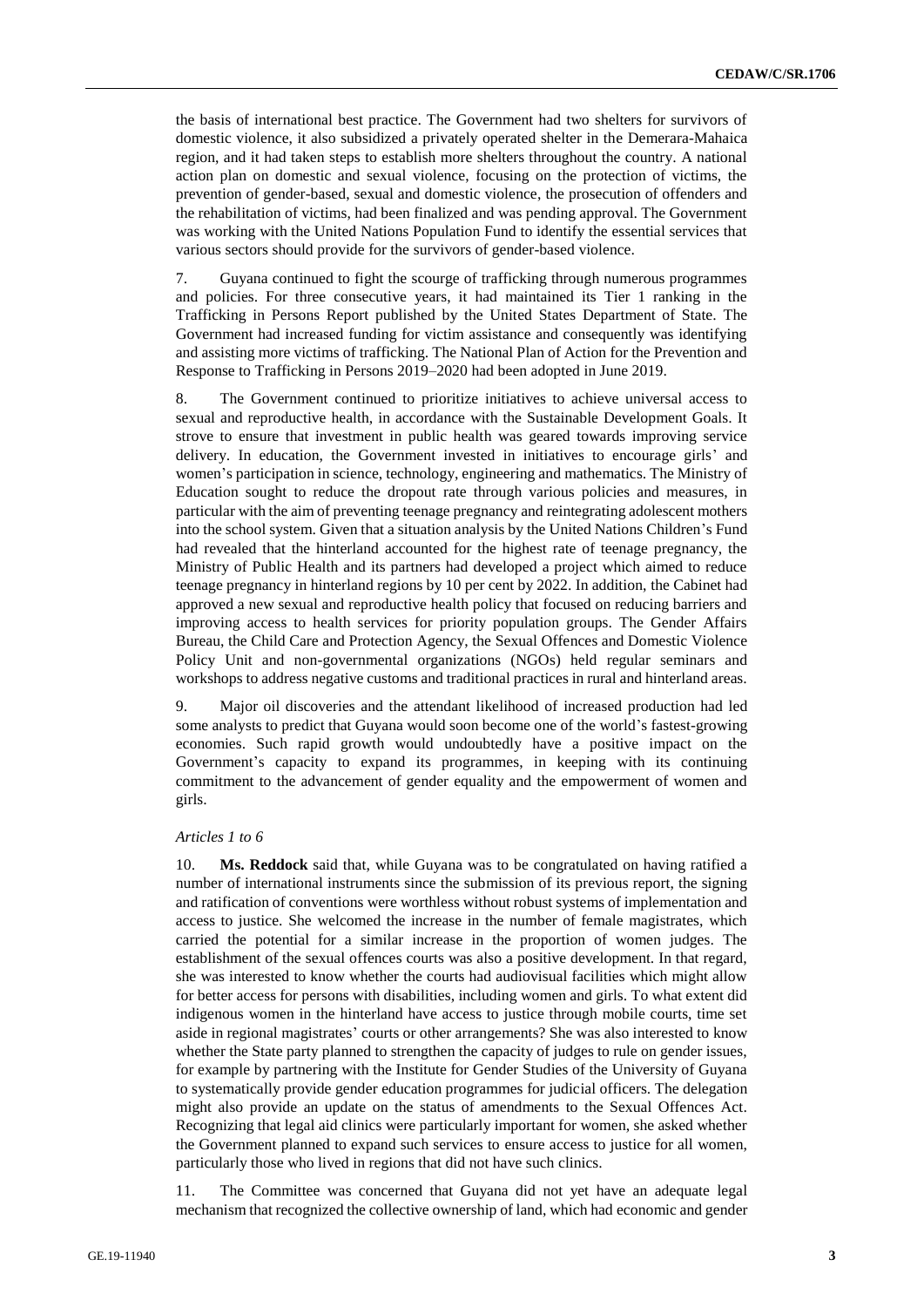implications for indigenous people and other communities. She suggested that the State party should engage constructively with indigenous communities in order to put such a mechanism in place and to implement previous treaty body recommendations to bring the Amerindian Act 2006 and other laws into line with the United Nations Declaration on the Rights of Indigenous Peoples.

12. Encouraging the State party to do more to make the Convention widely known throughout Guyana, and noting that the International Year of Indigenous Languages was being celebrated in 2019, she asked whether the State party would be willing to have the Convention translated into at least two indigenous languages and to prepare and distribute recordings in those languages in order to raise awareness among indigenous women of their rights. She took note of the Government's plans for economic development and expressed the hope that gender and social equality would continue to be priorities during the country's development in the years to come.

13. **Ms. Bethel** said that she would appreciate clarification of the information provided in the periodic report on the legal status of the Convention and its incorporation into domestic law. She was concerned that women and girls in Guyana had no protection from indirect and intersecting forms of discrimination and that the definition of discrimination contained in the Constitution was not in line with article 1 of the Convention. In that regard, she asked whether the proposed amendment to the Prevention of Discrimination Act, which would incorporate the Convention's definition of discrimination into national law, would cover the full panoply of rights, or would cover only employment rights. What time frame was envisaged for the amendment?

14. Recalling that the State party was obliged to harmonize its provisions on equality and non-discrimination with article 2 of the Convention and target 5.1 of the Sustainable Development Goals, she asked when the Government would enact laws to decriminalize same-sex intimacy and further protect lesbian, bisexual, transgender and intersex women against violence and against discrimination in accessing health care, social services and employment. Did the Government plan to review legislation with the aim of eliminating all discrimination against women and allowing them to invoke the full Convention before the courts?

15. **Ms.** Amna **Ally** (Guyana) said that the visibility and accessibility of justice for indigenous women had improved significantly since 2015. Courts had been established in the hinterland regions of Upper Takutu-Upper Essequibo and Barima-Waini, where many indigenous people resided. While the geography of the interior was not conducive to the holding of daily court sessions, the Government had taken some initial steps to improve access to justice and it hoped to further improve it. Similarly, it aimed to expand legal aid services throughout the country.

16. The issue of land tenure and use was a serious one that had not gone unnoticed. The Government treated it as a matter of priority and planned to put in place a regulatory framework on land use in indigenous areas. A commission had been established to examine and regularize the distribution of land in interior locations, and it had commenced work in some areas. To increase the visibility of the Convention, the Government had organized awareness-raising activities in all 10 regions, including programmes in Macushi and other indigenous languages. Radio stations, sometimes broadcasting in indigenous languages, had been launched to communicate with communities in hinterland regions. The Government believed in the importance of a level playing field and did not discriminate against the LGBTQ community. It had participated in programmes and sessions with civil society, the police and the judiciary to develop a shared understanding and to ensure non-discriminatory treatment for members of that community.

17. **Ms. La Fleur** (Guyana) said that the Government used various types of media to promote the visibility of the Convention. Its content was taught at some secondary schools and was included in the outreach work of the Gender Affairs Bureau. Public service announcements were broadcast on different channels, including those of Amerindian communities, and they explained what the Convention stood for and how it benefited both women and men. The Ministry of Social Protection sensitized its staff on the Convention in preparation for the work they carried out on social issues in all 10 regions. The Women and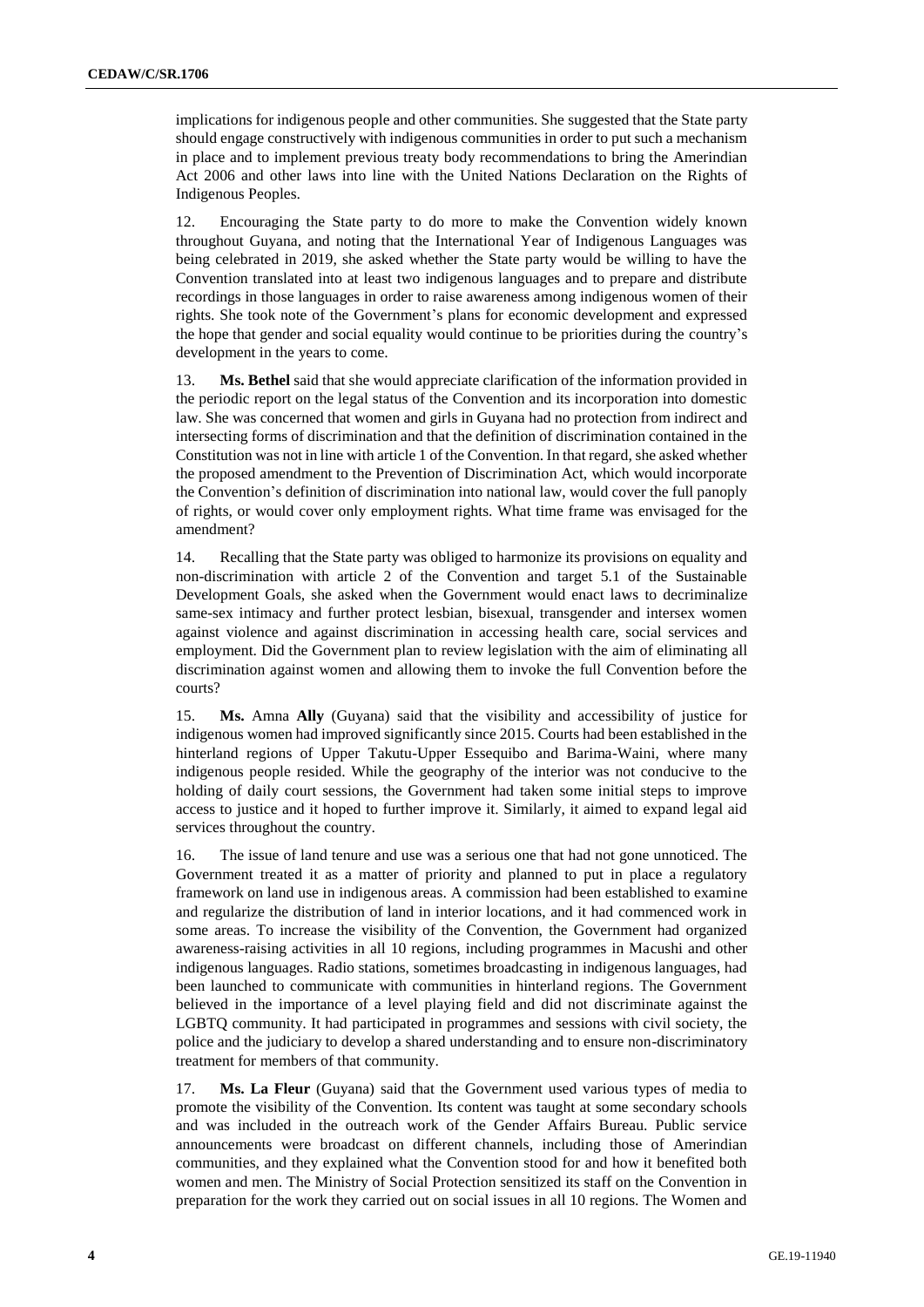Gender Equality Commission had recently hosted workshops in Georgetown and in the Cuyuni-Mazaruni region in which *Toshaos* (indigenous community leaders) had been provided with information that they could share with their communities. Government ministries coordinated their awareness-raising efforts through an interministerial committee, and it was expected that they would further popularize the Convention in the course of their work in different regions and communities, with the support of United Nations agencies and other actors.

18. **Mr. Tanner** (Guyana) said that every year for the previous 10 years, the Government had increased the subsidy that it had provided to the Guyana Legal Aid Clinic. It had moved to ensure that legal aid services were provided to victims of trafficking in persons and to youth in conflict with the law in all 10 regions. It was currently working with the Clinic to extend capacity so that legal aid services would be available for women and girls in all regions. To raise awareness of the Convention, the Government was in the process of establishing gender committees within individual ministries. The Ministry of Indigenous Peoples' Affairs specifically had community development officers who raised awareness of human rights in indigenous villages and communities. The Government was planning to hold a workshop with media personalities who worked for radio stations in the hinterland. The Society against Sexual Orientation Discrimination, the National *Toshaos* Council and the Amerindian Peoples Association had all been included in the consultations on the National Gender Equality and Social Inclusion Policy.

19. **Ms. Jerome-Reece** (Guyana) said that, although Guyana had not entered any reservations upon signing the Convention, the National Assembly had approved a constitutional amendment providing that the Government would only implement international treaties to the extent that the country's resources and sociocultural environment permitted. The Government did not believe that the amendment had hindered the implementation of the Convention, since it had been able to devote significant resources to the Convention's implementation.

20. **Ms.** Amna **Ally** (Guyana) said that she welcomed the suggestion for the Government to work with academia to build the capacity of the justice system and that she would look forward to a conversation about how that might be achieved.

21. **Ms. Reddock** said that she would welcome a comment from the delegation on the claim that women's organizations had not been included in the drawing up of the report, despite the Committee's request in its previous concluding observations [\(CEDAW/C/GUY/CO/7-8\)](http://undocs.org/en/CEDAW/C/GUY/CO/7-8) for the State party to consult a variety of women's and human rights organizations. While she congratulated the Government on the establishment of regional courts, she said that she would also like to know whether such courts had a special component for dealing with sexual offences and whether judges received the necessary training and guidance to handle such cases.

22. **Ms. Bethel** said that she was interested to know the State party's position on the possible ratification of the Optional Protocol to the Convention, which would provide women and girls with another avenue for the protection of their rights. She stressed the importance of establishing a time frame for the review and harmonization of the State party's laws so as to avoid exposing women and girls to further violations of their rights. The Equal Rights Act and the Prevention of Discrimination Act dealt with the formal aspects of discrimination, but they did not address indirect discrimination or pre-existing inequalities. She urged the State party to consider paragraph 5 of the Committee's general recommendation No. 28 (2010) on the core obligations of States parties under article 2 of the Convention and to conclusively address the issue of indirect discrimination, by incorporating a new definition of discrimination into its legislation.

23. **The Chair** said that she would like to know whether the Convention had been invoked before the courts or cited in any decisions.

24. **Ms. La Fleur** (Guyana) said that a workplan based on the Sexual Offences Act had been drawn up a few years previously and was now being used by members of the judiciary. She did not know whether the Convention had been cited in any cases, although she was sure that officials in the justice system were aware of it, as it was often mentioned in their interactions with civil society.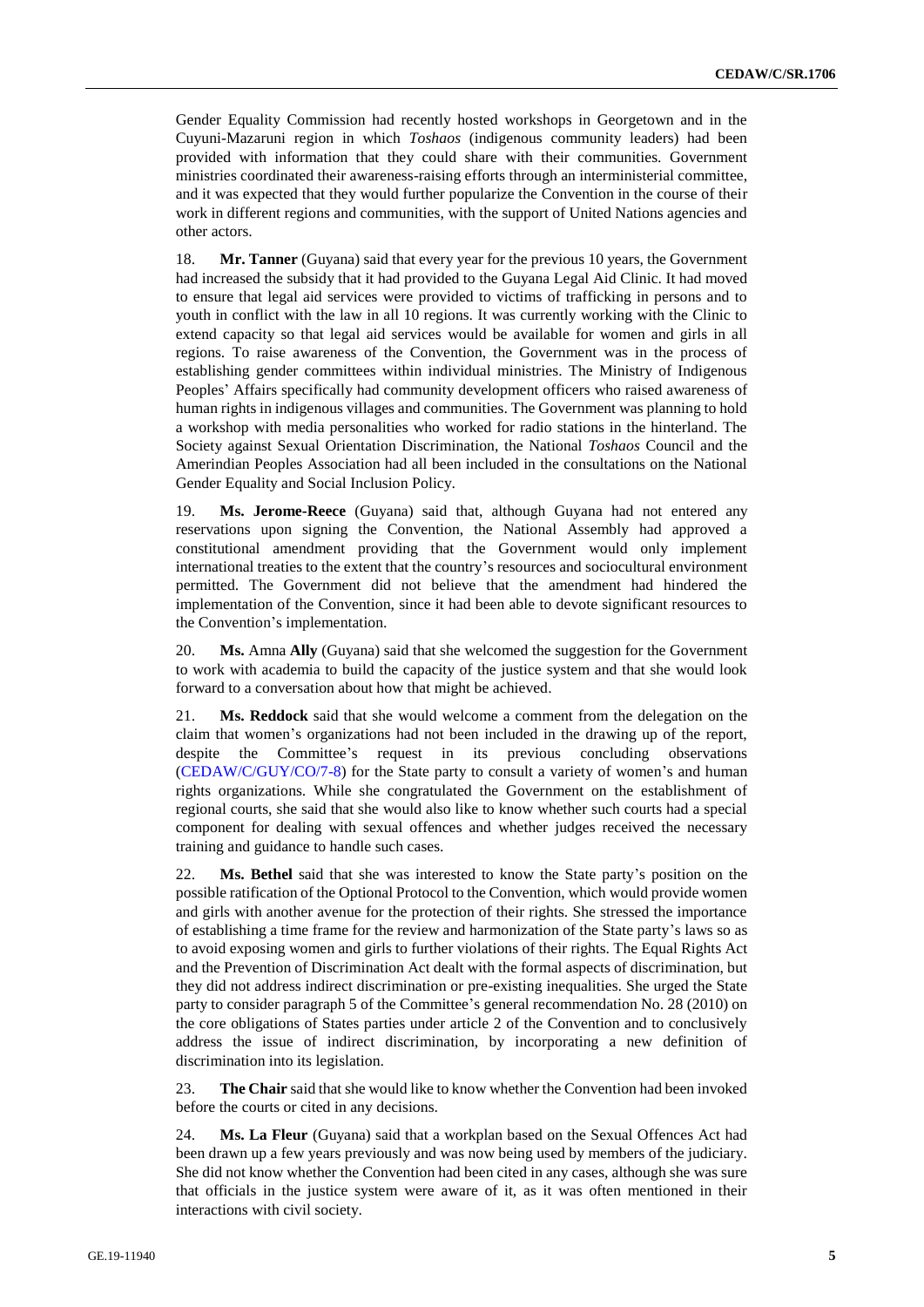25. **Mr. Tanner** (Guyana) said that the Government had relied on the regional democratic councils to help mobilize the organizations that it had consulted on the report. A list of those organizations could be provided to the Committee.

26. **Ms.** Amna **Ally** (Guyana) said that there was no set timeline for legislative reform or the completion of social protection programmes. The Ministry of Social Protection had worked in partnership with other government ministries to develop a programme of action to guide its efforts. While individual programmes normally lasted for one budgetary year, they could be extended.

27. **Ms. La Fleur** (Guyana) said that the delegation would later explain its position on ratifying the Optional Protocol to the Convention.

28. **Ms. Eghobamien-Mshelia** said that, while the State party was to be commended for its efforts to strengthen the national machinery for the advancement of women, which comprised the Gender Affairs Bureau, the Women and Gender Equality Commission and the Regional Gender Affairs Committees, the Committee was concerned that the performance capacity of those bodies was constrained by a fragmentation of services and a lack of coordination. Moreover, the funding allocated to them appeared to account for only 1 per cent of the national budget and, according to a 2017 government policy assessment, the gender perspective had not been systematically mainstreamed into national development strategies. In addition, there were no data or indicators to measure the progress made in achieving gender equality or in promoting women's empowerment. To date, there was no evidence that a gender-responsive budgeting system had been introduced or that investments had produced gender-specific gains or resulted in transformative and substantial equality for women and girls. She asked how many sectors had dedicated funds for gender equality programmes and what the impact of those programmes had been.

29. It would be useful to hear more about the outcome of the engagement of the Women and Gender Equality Commission with the Ministry of Legal Affairs and the Attorney General in ensuring the enforcement of laws to prevent discrimination against women, and to know whether the training dispensed to female *Toshaos* had served to increase their participation in the public and political life of the country. How many men had been empowered to champion gender equality, and in how many sectors? She would also like to find out whether the Guyana Women's Leadership Institute offered certification programmes to men trained by the former Men's Affairs Bureau or the Men Empowerment Network, with the aim of institutionalizing male involvement in defending gender equality.

30. The existence of a functional national machinery for the advancement of women was a prerequisite for the effective implementation of article 3 and, consequently, of all other articles of the Convention. She would appreciate more information on the human resources and technical competencies of the Gender Affairs Bureau and on the oversight, regulatory or licensing functions performed by the national machinery in respect of specific services for women. It would also be helpful to know whether the national machinery had developed enforcement mechanisms and sector-specific standards to advance gender equality. She asked what systems were in place to enable the national machinery to perform its mandate, and whether it cooperated with other institutions.

31. Turning to article 4 of the Convention, she noted with satisfaction the State party's commitment to making greater use of temporary special measures to increase women's participation in the economy. She wished to ensure that the State party and the Committee shared a common understanding of the purpose of temporary special measures under article 4 and general recommendations Nos. 5 (1988) and 25 (2004), and how such measures should be applied. Temporary special measures were interventions conceived to address vertical, horizontal, direct and indirect discrimination and other forms of exclusion through concrete measures that were time-bound and aimed at achieving identified goals, targets and milestones. They could take the form of legislative, administrative or other regulatory instruments, or of quotas or mechanisms to remedy historical gaps or to remove barriers to inclusive development. Progress made in that connection should be tracked, and priorities should be reviewed and updated in response to realities on the ground. She asked whether the State party shared that understanding of temporary special measures, and whether the microcredit programme, the Women of Worth Programme, the Single Parent Assistance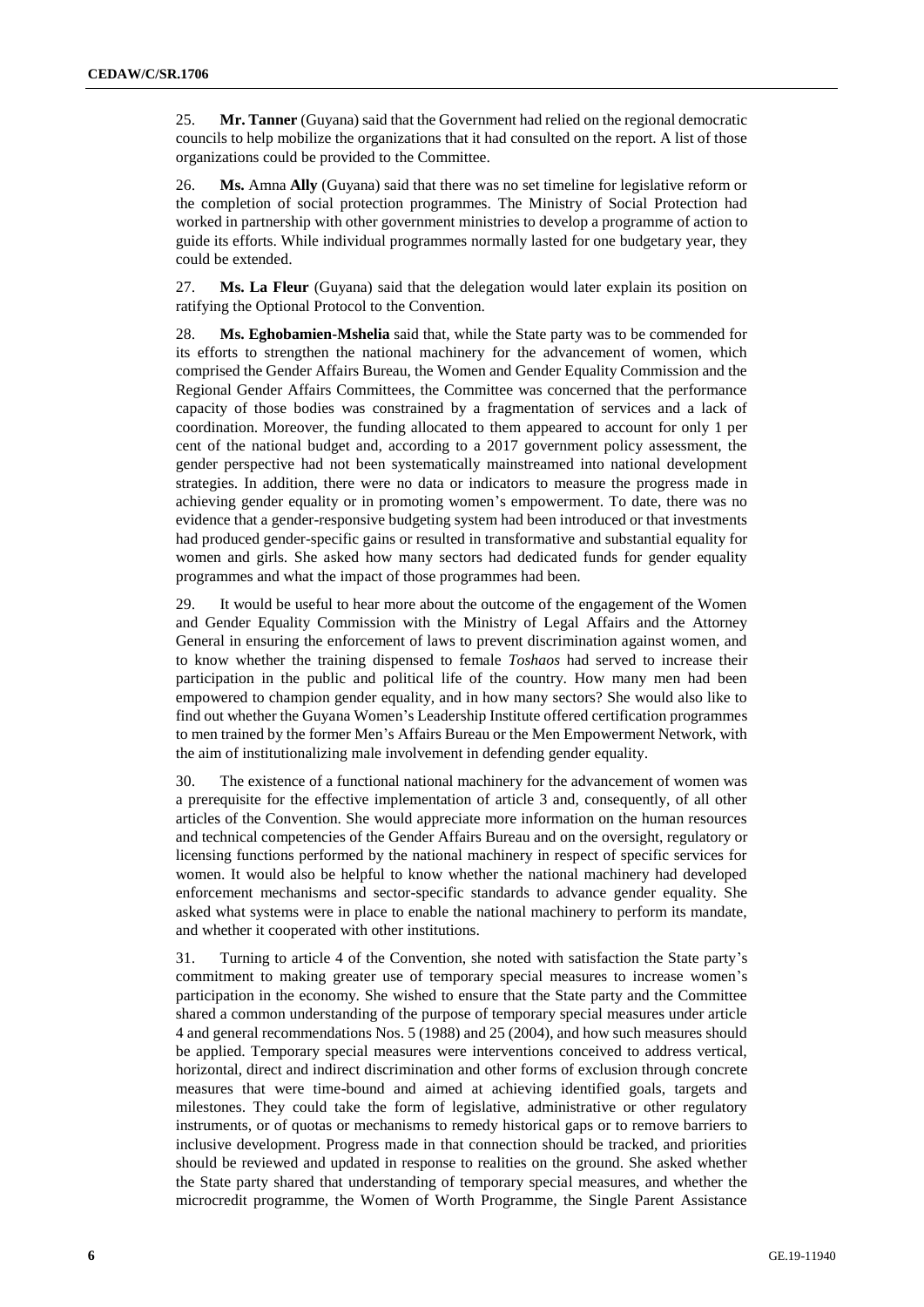Programme, the Public Assistance Programme, the Special Circumstances Programme, the Education for All Fast Track Initiative 2003–2015 and the School Feeding Programme were in fact routine social protection programmes or temporary special measures. If they were temporary special measures, the delegation should explain how they met the aforementioned criteria, how they had accelerated progress towards achieving gender equality and what stereotypes they had challenged. She would also like to know what explicit temporary special measures had been adopted to assist vulnerable women, including women with disabilities, rural women and women affected by oil exploration, climate change and natural disasters.

32. **Ms.** Amna **Ally** (Guyana) said that the primary objective of the programmes listed by Ms. Eghobamien-Mshelia, all of which were still in effect, was to empower women. Under the Sustainable Livelihood Entrepreneurial Development Programme, women could come together and apply for a grant to fund income-generating projects. Most of the funding allocated to the Programme had already been disbursed and had for the most part benefited indigenous communities. Many indigenous women had formed community groups and begun activities, for example working as cooks or manufacturing school uniforms for local schools. The Five B's Programme – Boats, Buses, Bicycles, Books and Breakfast – mostly benefited families living in isolated areas who could not afford to send their children to school or to cover the associated expenses. The programme had led to an improvement in both school attendance and literacy rates. There were plans to expand the programme in the future. The Women of Worth Programme had fewer beneficiaries than the others, for the simple reason that the funding that it provided was a loan and had to be repaid. While women were the target beneficiary group of the certification programmes offered by the Guyana Women's Leadership Institute, the possibility of expanding the programmes to include men was under consideration.

33. **Mr. Tanner** (Guyana) said that the first task of the Gender Affairs Bureau, which had started operating in October 2016, had been to complete the drafting of the National Gender Equality and Social Inclusion Policy and to adopt a national action plan for its implementation. Upon completing that task, it had focused its efforts on filling its vacancies. It was seeking to hire individuals with a background in areas such as economics, small business development and education. The job descriptions for those vacancies had been approved and a circular with all the relevant information had just been published. The purpose of the School Feeding Programme was to provide impoverished children from rural communities with at least one meal per day. The school attendance rate in those communities had increased sharply as a result of the programme. Given its success, the Ministry of Education might consider expanding it in 2020. Mainstreaming the gender perspective in the public and private sectors was widely held to be the key to achieving gender equality in Guyana and, as such, had been included in the national action plan for the implementation of the National Gender Equality and Social Inclusion Policy. Pending the approval of funding from the Caribbean Development Bank to support efforts in that area, the Gender Affairs Bureau had begun to conduct activities to develop regional and ministerial capacity, in partnership with the interministerial committee on gender and the Regional Gender Affairs Committees. The police training programme now included a module on gender-based violence. Discussions were under way to develop and include a further module on gender issues. While most of the courses offered by the Board of Industrial Training already included a gender component, as of 2020, the inclusion of such components would become mandatory.

34. **Ms. La Fleur** (Guyana) said that the involvement of men and boys in activities to address gender issues was guaranteed through specially designed programmes carried out in the workplace, in the context of health and family life education at schools and within the University of Guyana and religious organizations, or as part of sports activities. The programmes were led by men who were advocates of gender equality and who sought to reeducate boys about the roles of men and women in society and about how they should treat the women around them. There were plans to expand those programmes. Staff working in State-run health-care centres addressed gender-related issues in their discussions with patients. Data was currently being collected to assess the impact of that approach. Genderrelated issues were also discussed in primary and secondary schools to ensure that boys had a clear understanding of gender and of how to interact with their female counterparts. The Ministry of Public Health had requested additional funding for a specific women's health programme to be carried out during the 2020 budgetary cycle.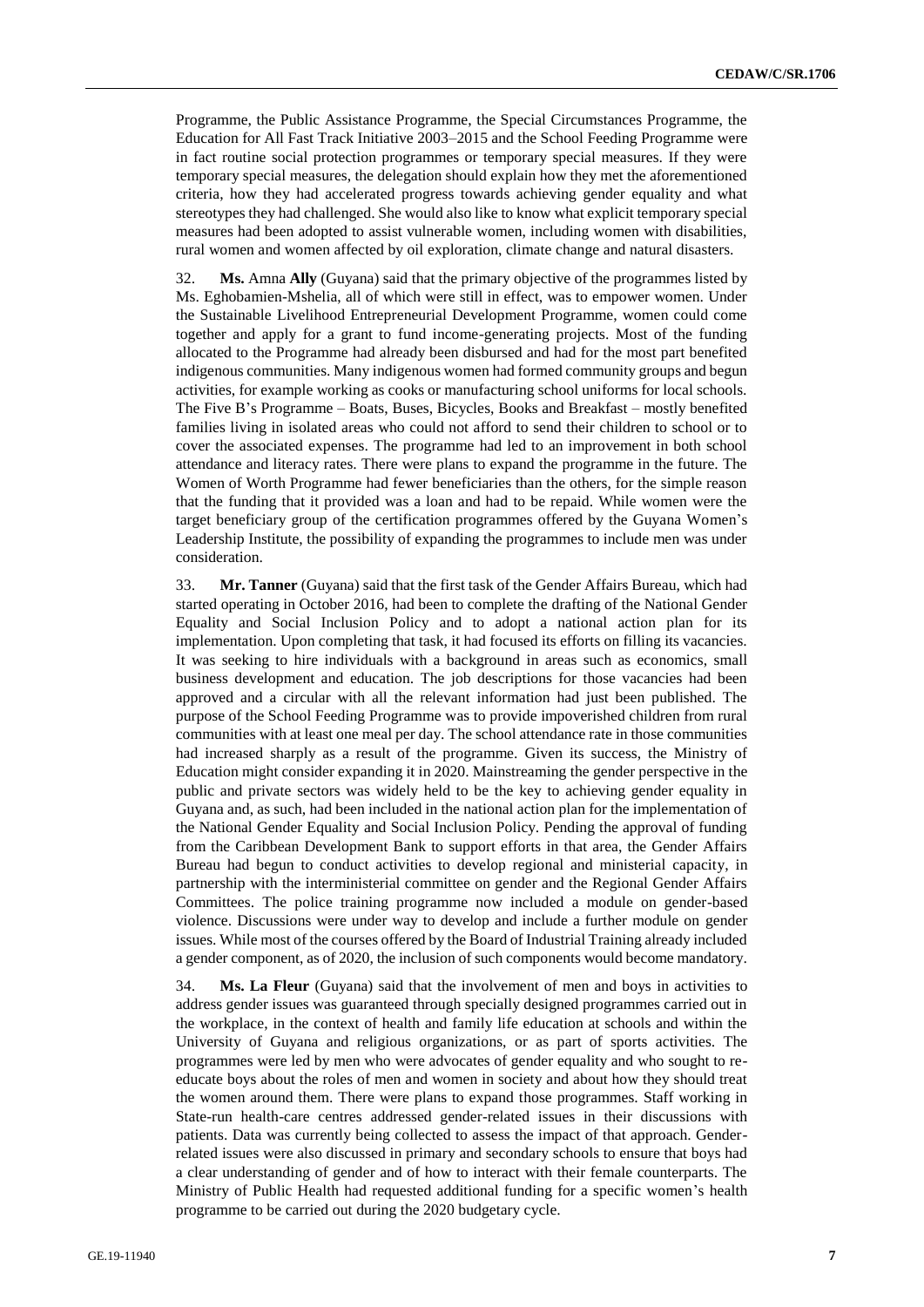35. **Ms. Jerome-Reece** (Guyana) said that a specific unit of the Ministry of Social Protection provided financial assistance to people in difficult circumstances. Among the beneficiaries were disadvantaged women, including women with disabilities and single mothers who were interested in setting up small businesses as a means of lifting themselves out of poverty.

36. **Ms. Eghobamien-Mshelia** said that it would be useful to know whether the State party had introduced a gender-responsive budgeting system that set out mandatory targets for the various ministries and guidelines for meeting those targets. She would appreciate more information on how coordination was ensured among the different bodies, both regional and national, that made up the national machinery for the advancement of women. The delegation might also provide an overview of the technical competencies of the Gender Affairs Bureau and explain how, given its lack of staff, it oversaw the gender-related activities of other government ministries. It would also be helpful if it clarified which of its social protection programmes had begun as temporary special measures, at what stage they had become generic social protection programmes and what gender equality targets had been achieved to trigger such a transition.

37. **Ms. Reddock** said that the Gender Affairs Bureau might also perhaps consider hiring individuals with qualifications and expertise in gender studies and gender analysis. It was clear that more needed to be done to build the Bureau's capacity to fulfil its mandate and to effect social change. She asked which institution had overall responsibility for monitoring the implementation of the Convention and follow-up to the Committee's concluding observations. She would also welcome more information on the content of the National Gender Equality and Social Inclusion Policy and the national action plan for its implementation, and on the curriculum used for teaching the subject of health and family life. Lastly, she wished to know when the State party would appoint an individual to serve as chair of the Human Rights Commission so that it could finally begin its work.

38. **Mr. Tanner** (Guyana) said that the staff shortage within the Gender Affairs Bureau indeed made it difficult to adequately monitor the gender-related activities of other ministries and institutions. He acknowledged the need for the staff of the Bureau to have qualifications and expertise in gender studies and gender analysis. The Bureau had already sent a staff member to attend a technical course in Barbados, as the Institute of Gender and Development Studies of the University of Guyana was not yet fully operational. Once it was in operation, all staff of the Bureau would receive the relevant training at the university. The Women of Worth Programme had started as a temporary special measure intended to address the specific challenges faced by impoverished single mothers who were already beneficiaries of the Public Assistance Programme. The Women of Worth Programme was meant to reach 20 per cent of such single mothers, over five years.

39. **Ms.** Amna **Ally** (Guyana) said that the Government took an inclusive approach to budgeting. Each social protection programme had its own line within the national budget, regardless of the sex of its intended beneficiaries. While institutions such as the Women and Gender Equality Commission received a specific budgetary allocation, in general, there was no separate accounting for activities that were of benefit exclusively to women. Coordination functions were performed by dedicated groups and teams in different sectors. The Women and Gender Equality Commission exercised oversight over women's organizations. Every effort was made to ensure that public assistance reached the persons who were most in need. The Sustainable Livelihood Entrepreneurial Development Programme empowered women across the country. The difficult circumstances unit within the Ministry of Social Protection provided financial and material assistance on a permanent basis to women who, for instance, could not afford to buy food, to repair their homes or to bury family members. Additional budgetary funds had been requested to meet the growing demand for the unit's services. Now that the National Gender Equality and Social Inclusion Policy and its associated national action plan had been completed, the Gender Affairs Bureau could prioritize the recruitment of qualified staff to remedy the current shortage. The Human Rights Commission was made up of the leaders of all the other constitutional commissions. It was for civil society to select a chair from among those individuals. To date, no candidate had been put forward.

40. **Ms. Rana** said that, while the State party was to be commended on its efforts to address discriminatory practices, patriarchal attitudes and deep-rooted stereotypes, it still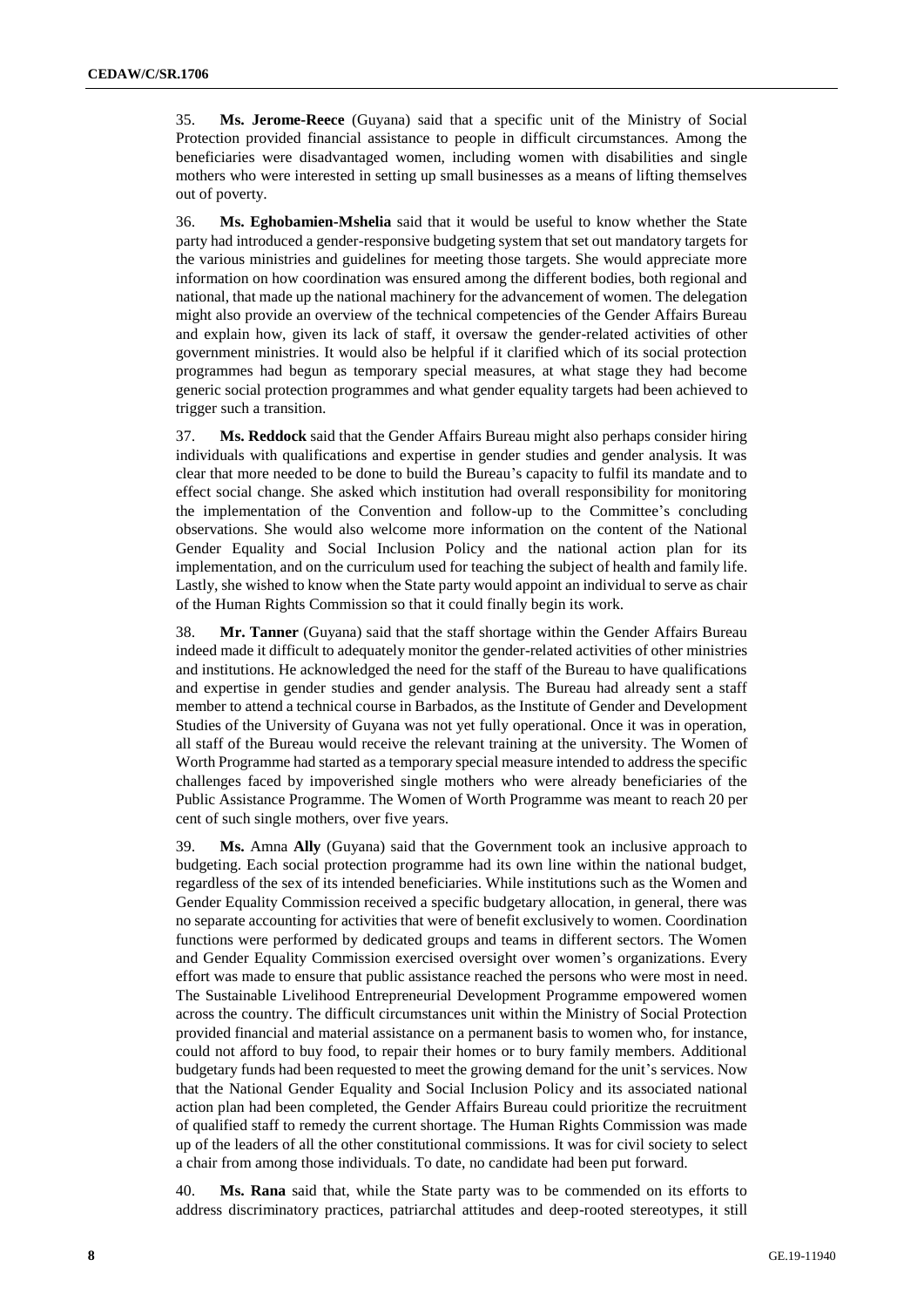needed to adopt a more holistic approach to combating gender-based violence. It would be useful to hear more about the impact of the ongoing public education initiatives in the media and in other public forums to tackle discriminatory patriarchal attitudes and stereotyping and about any plans to make those initiatives permanent. According to alternative sources, many female victims of violence, especially those living in hinterland areas, remained unaware of awareness-raising campaigns and support services launched for their benefit. She wished to know how the State party planned to remedy that situation and how the right of victims to information was guaranteed in practice. She would also appreciate more information on the measures in place to address the specific needs of indigenous, Amerindian and migrant women. Noting that, according to the State party, misrepresentation of women and perpetuation of violence against women in media programming and advertising was often overlooked, she asked whether a media policy was already in effect to address that issue, and, if not, when it would be adopted. Had the State party considered adopting legislation to regulate media programming and advertising in cyberspace? She would also like to receive more detailed information on the subjects designed to combat stereotypes and to promote equality that had been incorporated into the revised school curriculum, and to know whether the latter included sex education and, if so, whether that subject was mandatory at all schools. It was encouraging that the State party had made efforts to enlist men and boys in the fight against gender stereotypes. Had the work of the MenEngage Alliance been assessed?

41. Despite considerable efforts by the State party to effectively implement its numerous laws and policies to combat violence against women, including sexual and domestic violence, significant gaps remained in enforcement, in the training dispensed to law enforcement personnel and judicial officials and in the coordination between the different bodies engaged in the fight against gender-based violence. Noting that the national action plan on domestic and sexual violence had been finalized, she asked whether women's groups, particularly groups based in hinterland areas, had been involved in the drafting process, what financial resources had been earmarked for its implementation and when exactly it would be adopted. She also wished to know whether there was an institutional mechanism for collecting disaggregated statistical data on cases of domestic and sexual violence. While she welcomed the holding of workshops for judges, magistrates and the Director of Public Prosecutions and her staff on the Model Guidelines for Sexual Offence Cases, she would be interested to know when such training had most recently been provided and whether there were plans to dispense it on an ongoing basis. She would also like to know when and where the State party intended to establish new sexual offences courts and to learn more about the nature of the cooperation between the National Domestic Violence Oversight Committee, the National Task Force for the Prevention of Sexual Violence and the Domestic Violence Policy Unit, and about the nature of the relationship of those bodies with the Gender Affairs Bureau.

42. **Mr. Safarov** said that, despite the measures taken to prevent and combat human trafficking, Guyana remained a source and destination country for human trafficking for the purpose of sexual exploitation and forced labour. Women from the Bolivarian Republic of Venezuela, Brazil, the Dominican Republic and Suriname were reportedly forced into prostitution in the country's interior mining communities and urban areas and were forced to work in the agriculture, forestry, domestic service and retail sectors. Guyanese nationals were also allegedly trafficked to Jamaica, Suriname and other Caribbean countries for the purposes of sexual exploitation and forced labour. In addition, every year some 60,000 Venezuelans reportedly entered Guyana on a temporary basis in search of medical care, food and other basic necessities.

43. According to some sources, the statistical data collected by the State party on the number of cases of human trafficking for the purpose of sexual exploitation were unreliable and the number of cases recorded did not reflect the true prevalence of the phenomenon. He asked what measures the State party planned to take to remedy that shortcoming and how many of the recorded cases had actually resulted in prosecution. He would appreciate it if the delegation could provide more information on the anti-trafficking unit operating within the Ministry of Social Protection and on the nature of its cooperation with other State agencies involved in combating human trafficking. He also wished to know whether any new shelters for victims of human trafficking or domestic violence had been opened and what specific reintegration and rehabilitation programmes were available. Separate support services were required for victims of human trafficking and for victims of domestic violence. It would be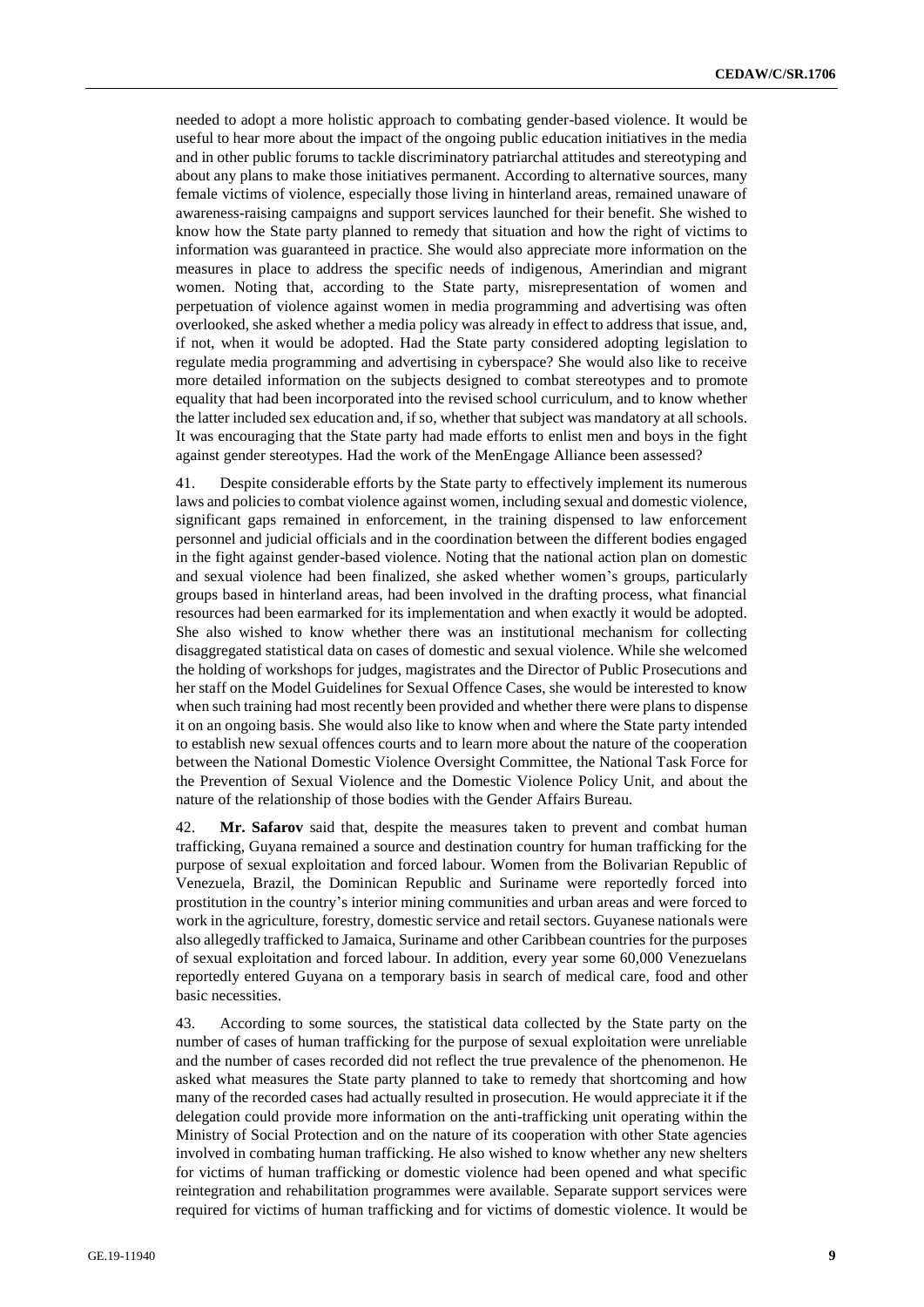helpful if the Committee could receive more information on the new national action plan to combat human trafficking that had been launched in June 2019; any cases of police corruption that had resulted in prosecution; and the procedure for identifying and registering trafficking victims. What kind of compensation was provided by the State to trafficking victims? Had a special fund been set up for that purpose?

44. The approach taken to preventing and combating human trafficking apparently varied from region to region, and some regions of the country lacked support services such as shelters and hotlines for victims and were excluded from public awareness-raising campaigns. He asked how the State party intended to remedy those regional disparities and to guarantee the availability of a comprehensive range of centralized support services in shelters for trafficking victims while responding to concerns about security and confidentiality. He asked when the State party planned to remove the obstacles preventing foreign victims of trafficking from benefiting on an equal footing with Guyanese nationals from support services and rehabilitation and social reintegration programmes.

45. **Ms.** Amna **Ally** (Guyana) said that women living in hinterland areas were proactive in identifying their own needs and that the job of the Ministry of Social Protection was simply to design programmes to respond to them. More than half the funding available under the Sustainable Livelihood Entrepreneurial Development Programme had been invested in hinterland communities. The situation of Venezuelan migrants in Guyana was indeed a cause for concern. At least 20 displaced Venezuelan families would soon receive grants to help them cover the cost of essential services following the launch of a shock-responsive social protection system.

46. **Mr. Tanner** (Guyana) said that the awareness-raising programmes conducted so far had led to an increase in reporting of cases of gender-based violence both to government agencies and to NGO partners. The Gender Affairs Bureau was working with a men-againstviolence group and the Sexual Offences and Domestic Violence Policy Unit to provide training to groups of like-minded men. The Guyanese courts awarded compensation to victims of human trafficking. The anti-trafficking unit and the National Task Force for Combating Trafficking in Persons were able to offer health-care services, shelter and financial assistance, as necessary. While he recognized the value of adopting a one-stop shop approach to providing support services to trafficking victims, the simple fact was that, currently, not all those services could be provided under one roof. Transportation could be arranged for victims who needed to travel to avail themselves of a certain service. In some cases, service providers could be brought to shelters. Educational and awareness-raising materials on the prevention of human trafficking and domestic and sexual violence were produced in English, Portuguese and Spanish. Programmes to prevent human trafficking, which were evidence-based and targeted the areas with the highest prevalence of the phenomenon, were carried out jointly by the Government and NGOs. The latter also played a key role in raising awareness of human trafficking in communities and in identifying and reporting suspected trafficking cases. A task force chaired by the Ministry of Citizenship had been set up to address issues affecting the migrant population.

47. **Ms. La Fleur** (Guyana) said that a number of government ministries, the United Nations Population Fund and the Guyana Responsible Parenthood Association were working in partnership to address issues related to human trafficking. The delegation could subsequently provide more information on their activities.

48. **Ms. Rana** said that she would like to know whether a media policy had been drafted and introduced. She also wished to know when the national action plan on domestic violence was going to be approved and if women had been engaged in the drafting process. It would be helpful to have the time frame for the expansion of special courts throughout the country and for the opening of new shelters for the victims of domestic violence.

49. **Mr. Safarov** said that it would be useful to know how many criminal cases for trafficking in persons ended with judgments against the perpetrators. He would also appreciate information on ad hoc compensation provided to victims of trafficking. The Committee had received information that criminal cases would not be opened if the victim did not lodge an official complaint. Was that the case?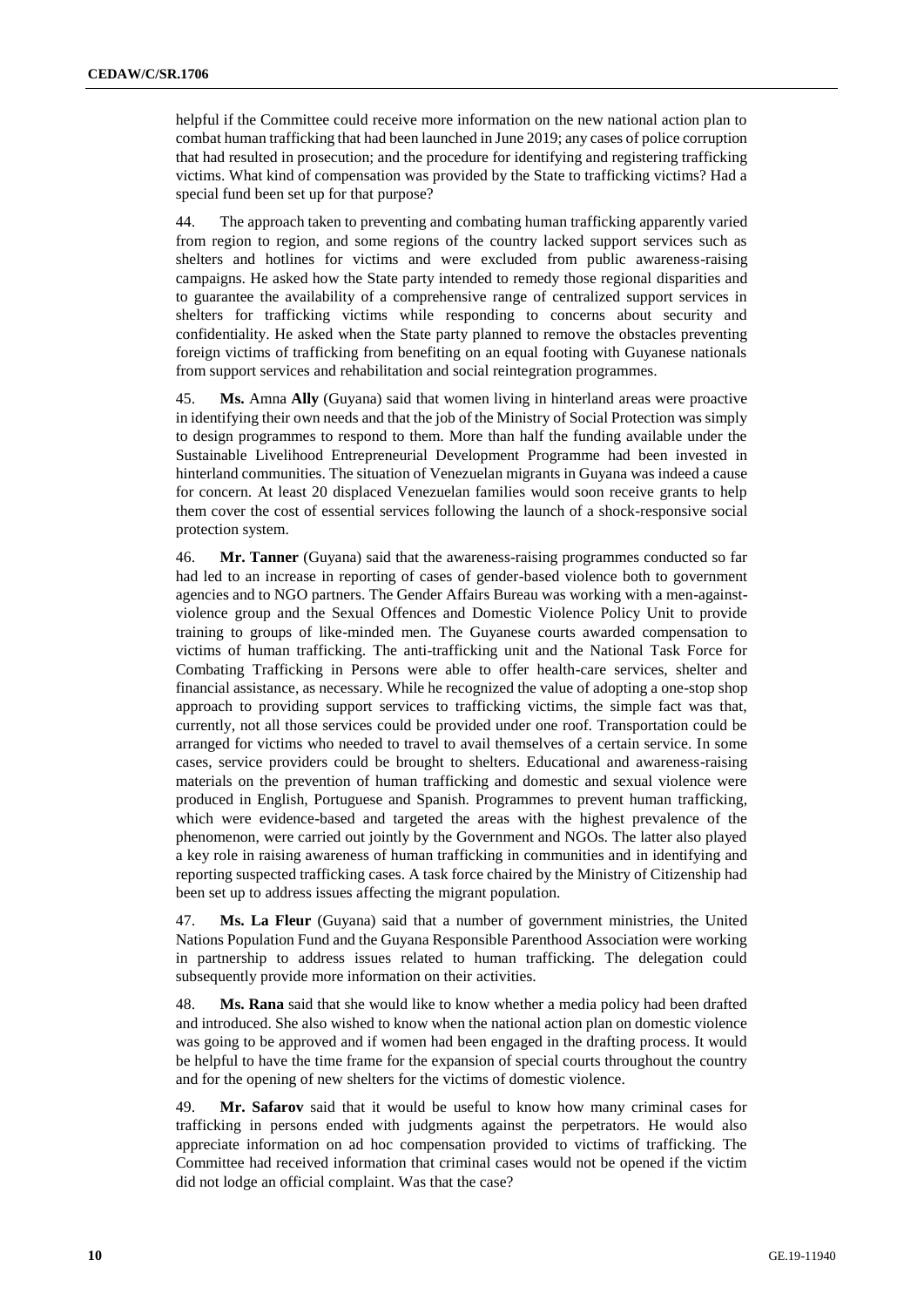50. **Ms.** Amna **Ally** (Guyana) said that, although the goal was to have a domestic violence centre in each administrative region, the time frame to achieve that objective was subject to budgetary constraints. The regions with the greatest prevalence of domestic violence would thus be prioritized. A holistic approach was taken with regard to compensation for victims, which meant that any assistance required for their reintegration into society was provided, including funds to find employment or start a business.

51. **Mr. Tanner** (Guyana) said that statistics on prosecutions for trafficking in persons would be submitted within 48 hours. The media policy would be developed and implemented once a grant from the Caribbean Development Bank had been approved and the funds released. In addition to health and other social services, such as assistance for victims and their dependents, victims of domestic violence received financial assistance, which included help to start small businesses and support to resume their education.

#### *Articles 7 to 9*

52. **Ms. Manalo** said that, although the law provided that at least one third of the candidates for each political party must be female, there was no requirement for parliamentary seats to be allocated to those women. She therefore asked if the Government planned to implement the recommendation of the Carter Center to adjust the electoral system in order to equalize representation of women in Parliament. She would appreciate information on the childcare facilities available for women who participated in public and political life and on awareness-raising efforts undertaken to promote such participation. Given the ethnic tensions which accompanied elections in Guyana, she wished to know if the Government had complied with the Carter Center's recommendation to consider electoral systems that would better promote support across ethnic lines. She would also like to know what was being done to attract more women, including lesbian, bisexual, transgender and intersex women and women with disabilities, to high-level work in the diplomatic service of Guyana and what incentives women were offered to gain access to such posts. She would appreciate information on women's participation in the defence and security services and would like to know how women were encouraged to become more involved in the senior management of firms in the private sector. Lastly, she would appreciate information on how the Government encouraged participation by NGOs in public and political life.

53. **Ms. Akizuki** said that she welcomed the Government's humanitarian approach to the reception of migrants from the Bolivarian Republic of Venezuela and its willingness to provide them with temporary three-month permits that gave them access to health and education services in Guyana. She was aware that women and men had the same rights to acquire, change or retain their nationality and to confer nationality on their children. However, she would like to know what measures were being taken to ensure birth registration for the 9 per cent of children who were not currently registered. It would be helpful to the Committee to receive data disaggregated by gender on stateless indigenous persons and on stateless migrants from the Bolivarian Republic of Venezuela, particularly in the case of persons of Guyanese descent. The Committee had heard that many such returning migrants wished to claim Guyanese citizenship but lacked the appropriate documentation. She would like to know how the Government ensured that documentation on nationality was provided to returning migrants of Guyanese descent and whether citizenship was provided to women and men equally. Lastly, she wished to know if the Government intended to ratify the Convention relating to the Status of Stateless Persons and the Convention on the Reduction of Statelessness.

54. **Ms.** Amna **Ally** (Guyana) said that the requirement for 33 per cent of candidates to be female was stipulated in the Constitution. Although the allocation of parliamentary seats to women was not mandated by law, the proportion of women in Parliament had increased to 36 per cent, and the Cabinet was currently 40 per cent female. A facility for vulnerable children and families was currently under construction and would soon be completed. The electoral process was governed by an independent commission, which took note of all recommendations, including those of the Carter Center. There were no restrictions on women's participation in the diplomatic corps, in which competence was the only basis for selection. The Minister of Foreign Affairs was a woman, and many women served as ambassadors and first secretaries. The Government believed in inclusionary politics, and it